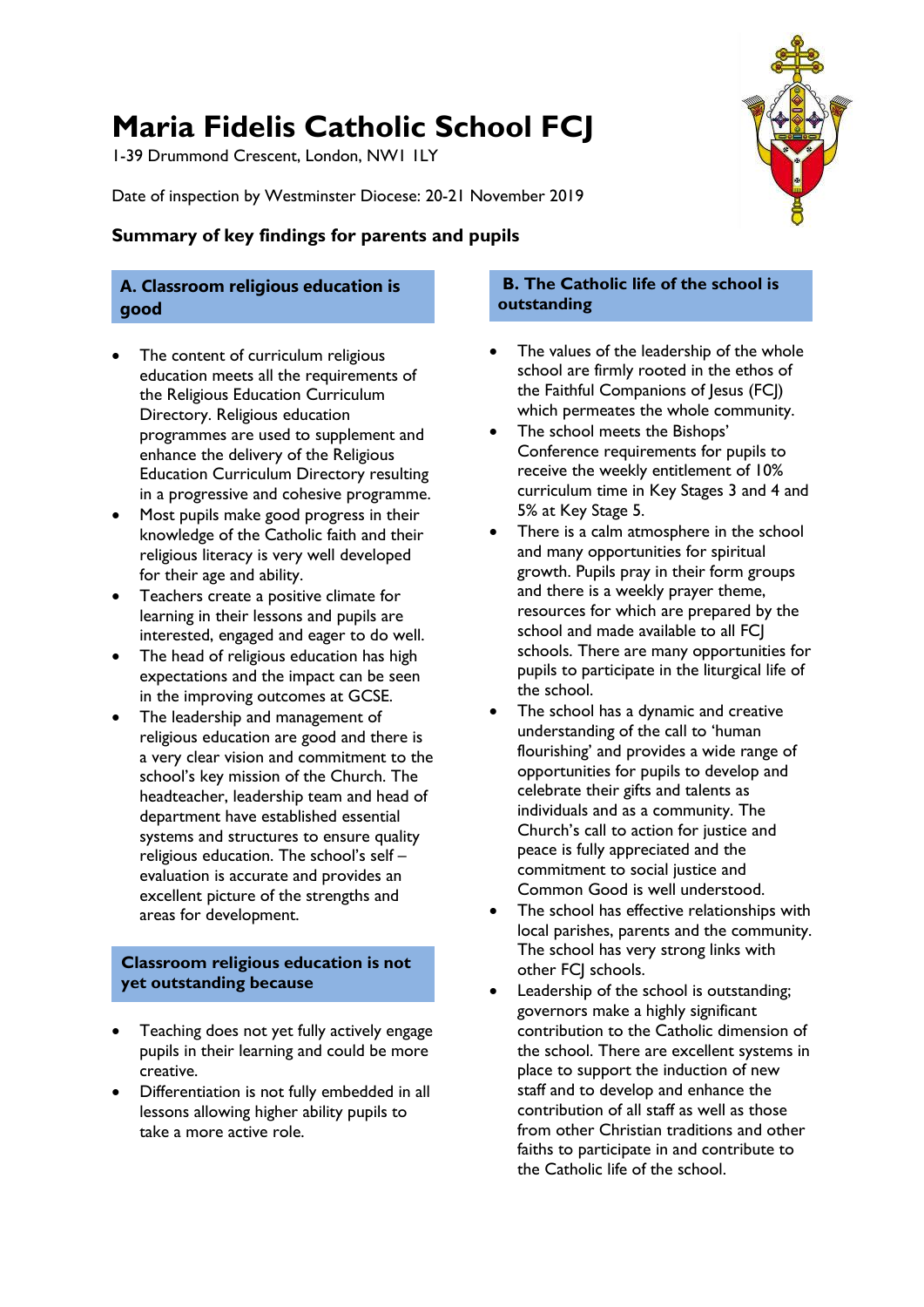#### **A. Classroom Religious Education**

#### **What has improved since the last inspection?**

Since the last inspection the department has experienced several changes in relation to its staffing and curriculum. The department has worked on securing improvements to improve the consistency of diagnostic feedback across the department, particularly with the use of the green pen policy. All religious education (RE) staff have attended relevant assessment professional development and have undertaken regular assessment moderation internally to ensure a consistent approach.

#### **The content of classroom religious education is good**

The content of classroom religious education meets all the requirements of the Bishops' Conference Religious Education Curriculum Directory (RECD). All teaching staff know and understand the broad areas of the RECD and resources are used to facilitate good links to this. The schemes of work have been carefully planned to ensure that topics are revisited to allow pupils to study all four areas of the RECD in greater depth as they progress throughout the key stages. The RE curriculum allows numerous opportunities for pupils to develop religious literacy. During the inspection, several engaging activities developed curriculum content. For example, in a Year 8 lesson on the Passover, pupils had to write a diary entry of their imagined experience which they shared with their peers; this successfully consolidated their learning. Teaching is monitored regularly over time and good systems are in place to support teachers. Homework contributes well to pupils' learning which impacts upon progress. The link governor for religious education is actively involved in the support of religious education, is familiar with current developments and contributes positively to the subject's growth in the school.

#### **Pupil achievement in religious education is good**

The RE department's GCSE results have improved from 2018 and 30% of pupils achieved a grade 9-7 which was a 11% increase from the previous year and one of the highest performing departments in the school to secure high grades. Pupils were in line with national averages. A level results are consistently good although they are small cohorts. The school is looking to increase numbers in A level Religious Studies. Pupil achievement is good when measured against appropriate benchmarks, levels of attainment, the school's own internal systems, deanery and diocesan moderation and thus indicates good progress. Pupils know and understand what they have to do to improve their work and show a good understanding of the levels of attainment. Pupils are confident users of religious vocabulary and illustrate very good knowledge and understanding appropriate to their age and ability, applying a wide variety of skills to great effect in their work.

#### **The quality of teaching is good** is good

The school judged this area to be good and the inspectors concurred with this judgement. Teachers create a positive climate for learning in their lessons and pupils are interested, engaged and eager to do well. Teachers plan and teach lessons that deepen religious literacy. For example, in a Year 7 lesson pupils were using technical language such 'omniscience' and 'omnipotent' which pupils understood and could explain. In a Year 10 lesson on prayer, there was extremely good religious literacy and high quality questioning. This enabled the pupils to make good progress in the lesson. The feedback supplied facilitates the pupils making the next steps in their learning. Teachers have solid subject knowledge and create a positive climate for learning. Pupils are provided with clear feedback. This was evidenced in books with the use of what went well and even better if. The green pen policy is enabling a learning dialogue to take place between pupil and teacher. Pupils receive written feedback in their books in line with school policy and written feedback is given after half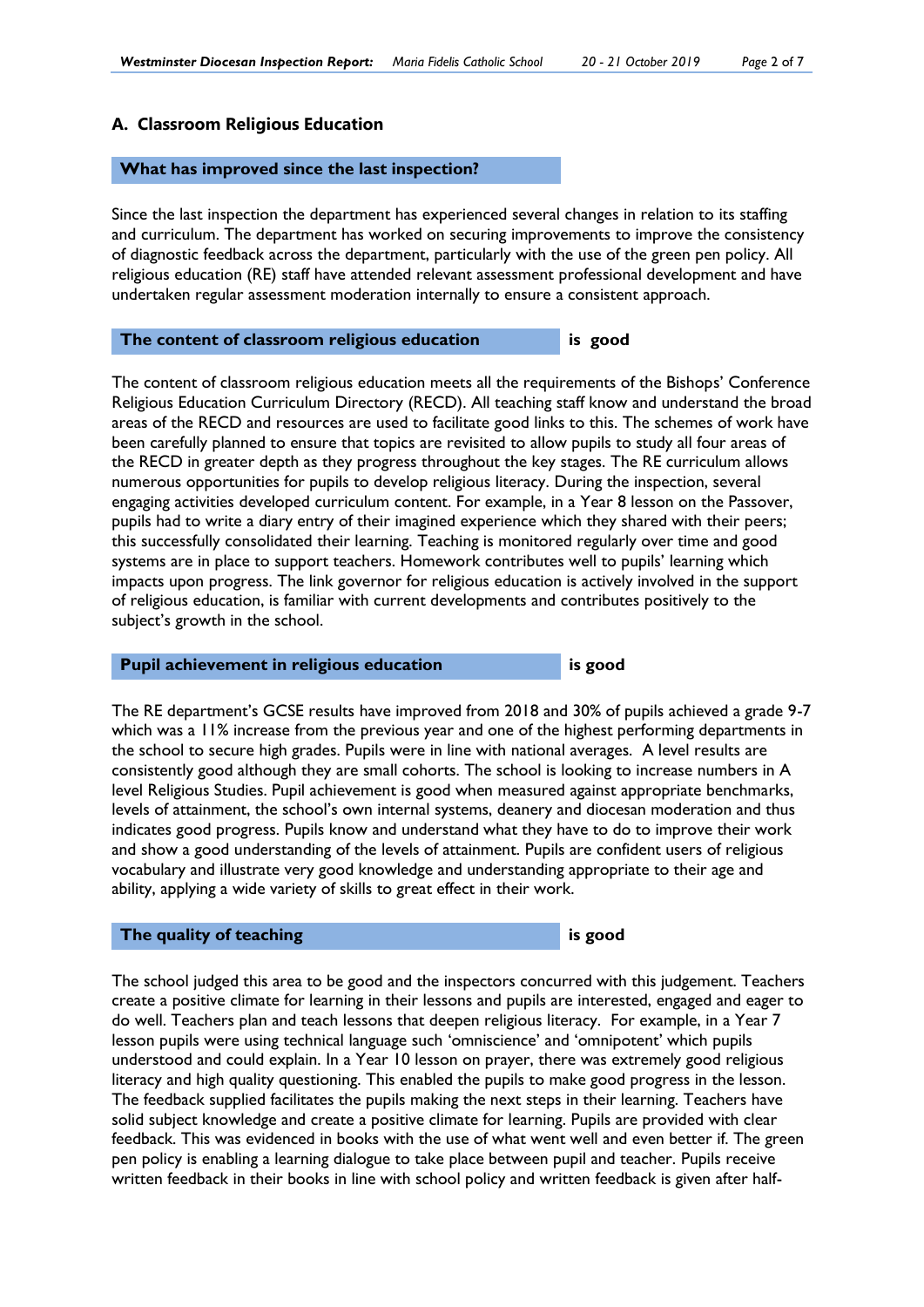termly assessments. All staff know, understand and use information identifying pupils' current levels, targets and steps for further improvement. Homework is being set which is contributing to the pupils' knowledge and understanding. Homework and marking is monitored regularly by the head of department and supported by members of the leadership team through regular book checks and learning walks. Most classes visited had high expectations and pupils are engaged and most of them enjoy RE.

#### **The effectiveness of leadership and management in promoting religious education is good**

The leadership and management of religious education are good and there is a very clear vision and commitment to the school's key mission of the Church. The head of department works tirelessly to ensure the religious education curriculum meets the needs of all pupils. Subject knowledge is continually developed through ongoing professional development and staff are well supported in this. The department has an 'open door' policy encouraging all members to share good practice. The shared focus on improving teaching and learning ensures staff engage in shared observations and the subject is well planned with meetings and opportunities for the sharing of ideas. The head of RE has high expectations, and the impact can be seen in the improving outcomes at GCSE. The head teacher, leadership team and governors provide support to the department and have established essential systems and structures to ensure quality religious education. Self-evaluation is accurate and there are clear and rigorous strategies for addressing areas for improvement already in operation. Leadership is creative and dynamic in its enabling of pupils and staff to experience a richness of opportunities of a Catholic way of living.

**What should the school do to develop further in classroom religious education?** 

- Make teaching more creative and actively engage pupils in their learning.
- Ensure that pupils respond to teacher feedback to ensure that progress is made.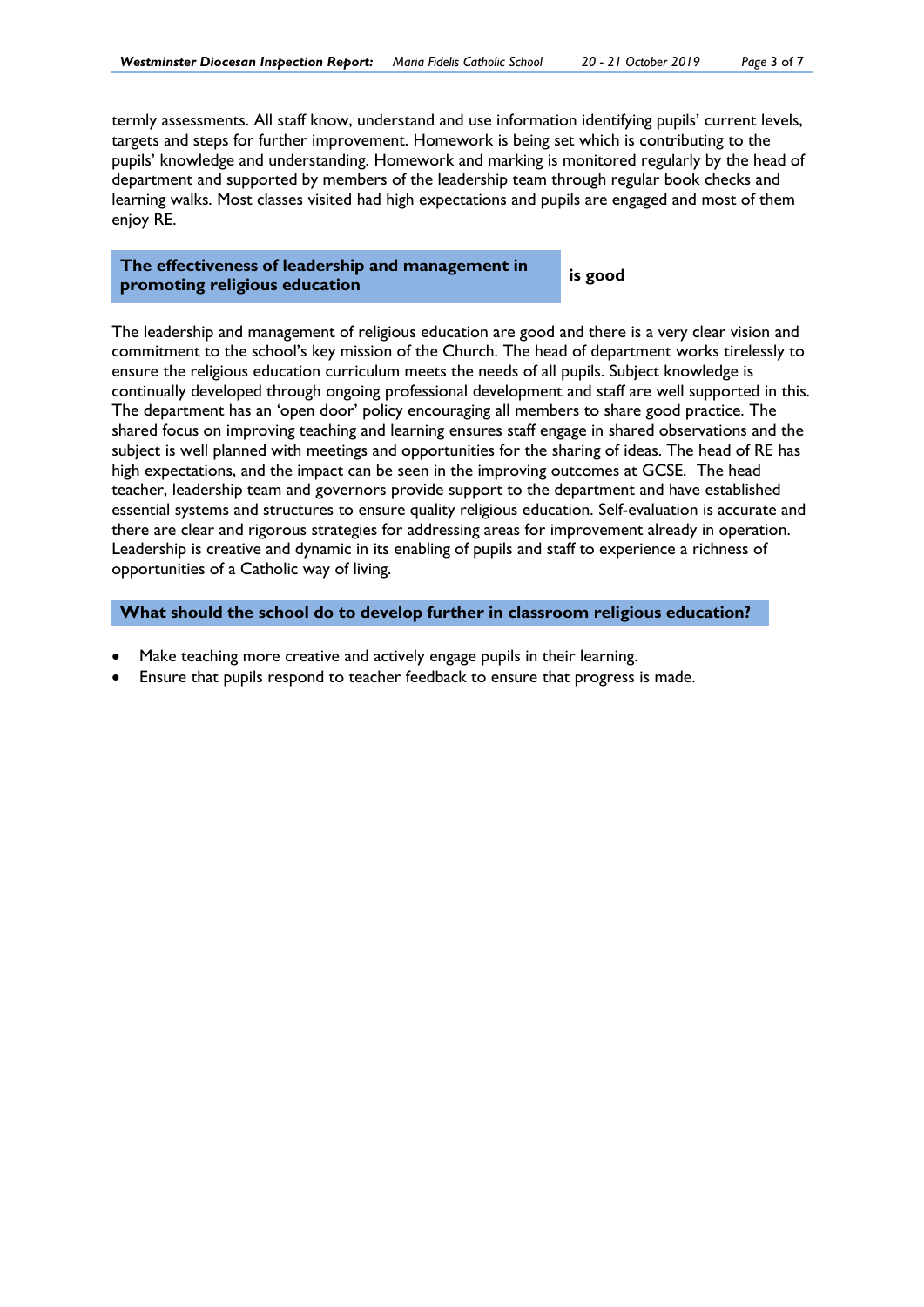#### **B. The Catholic life of the school**

#### **What has improved since the last inspection?**

There has been considerable work on instilling in the pupils their duty to serve and help others. At the start of each year all pupils have an assembly on the theme of 'Service', giving pupils the opportunity to reflect on how they can support the community and encourage the idea of the Common Good. Pupils are now more willing to take ownership of their acts of service and charity and also have a better understanding of the theology underpinning their actions.

#### **The place of religious education as the core of the curriculum is outstanding**

The school meets the Bishops' Conference requirements for pupils to receive the weekly entitlement of 10% curriculum time in Key Stages 3 and 4 and 5% in Key Stage 5. The content of the religious education curriculum meets all the requirements of the RECD. The delivery of the content of religious education is structured to ensure progression and development of content at a deeper level as pupils' progress through the key stages. A good range of resources are used to enhance the delivery of religious education. The RE department consists of five members of staff and have three dedicated classrooms in the school. The chapel is an oasis of calm and there is an opportunity for it to be the heart of the school within the new school building. The leadership of religious education is extremely well supported as are staff in their professional development for the teaching of religious education. The governors offer outstanding support and active guidance in developing and reviewing the place of religious education in the school.

# **The experience of Catholic worship – prayer and liturgy – for the whole school community is outstanding**

The school meets its commitment to ensuring prayer and worship are a daily part of pupils' experience at school. The academic year starts with a welcome liturgy for Year 7 pupils, followed by a retreat to Aylesford Priory. Other year groups all celebrate Mass at St Aloysius Church in form classes throughout the year. Pupils pray in their form groups; there is a weekly prayer theme and reflection which is prepared by the school and then uploaded so it can be accessed by all the other FCJ schools. Pupils are encouraged to lead assemblies and there are many opportunities to develop their participation in the liturgical life of the school. The newly appointed chaplain has been very effective in organising the school's rich retreat programme which occurs both off site and in school. The retreats reflect on themes including 'Community and Christ in my life' and pupils are able to explore the life of Christ with the FCJ sisters and what it means to be a 'Faithful Companion of Jesus'. The pupils enjoy their retreats and viewed them as a very positive learning experience. There is an active Sixth Form leadership team who help lead spiritual life events throughout the year, including Remembrance Day, Holy Days of Obligation and assemblies. They also promote events such as the senior citizens' Christmas party and Cafod days. A staff chaplaincy team is being developed with the intention of looking at how the school community can develop and grow and be accessible to every member of the community and the school are developing a pupil chaplaincy team to take a lead in organising liturgical events.

#### **The contribution to the Common Good – service and social justice –**

#### **is outstanding**

The Church's call to action for justice and peace is prevalent in the school with many fundraising initiatives taking place throughout the academic year. Pupils are actively engaged in supporting those in local need. There are regular donations to Euston food bank and a whole school sponsored walk and Christmas card appeal supporting the Passage. Sixth form pupils run a 'Smiles' project where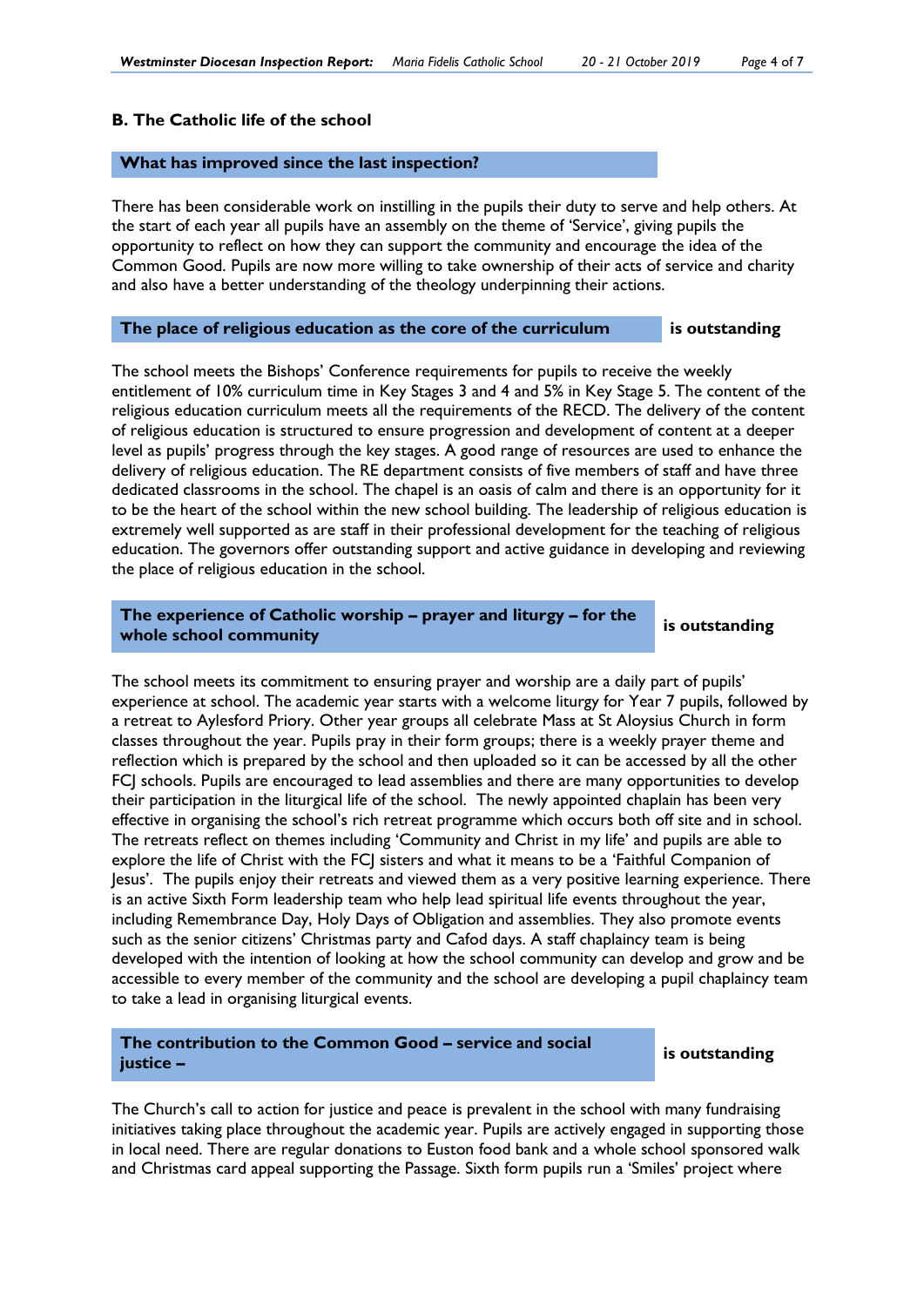they organise and support the local homeless. The school has also raised funding for the Catholic Children's Society and an African project. Not only do pupils actively engage in acts of service but they have an excellent understanding of the theology underpinning their actions. One pupil commented 'We enjoy being part of a community and helping others as this strengthens our faith'. Another pupil commented that 'Our school is like a family, the family has merged and become bigger'; and another, 'The school supports us emotionally as well as spiritually. There is a real sense of togetherness' The school works closely with parents and carers to develop a shared understanding with them of the mission of the school.

**The partnership with parents, school and parish, and collaboration as an integral part of the diocese through its relationship with the diocesan Bishop and those acting on his behalf** 

**is outstanding**

The school has an ever growing relationship with local parishes, parents and community. The school has very strong links with the Faithful Companion of Jesus sisters who serve on their governing body and there are links with other FCJ schools in the country. The school also has strong links with its feeder primary schools. The head of Year 7 and members of the leadership team visit the primary schools and their Year 6 pupils as part of the transition between Key Stage 2 and Key Stage 3. The school maintains communication links with local parishes and pupils regularly attend Mass in the local parish of St Aloysius. Parents are encouraged to attend school events such as liturgies, Masses and the annual carol service via the website and the school newsletter. The parents' newsletter covers the spiritual life and has articles written by pupils about events taking place in the community. One parent commented that 'The school cares a great deal about emotional and spiritual growth of its pupils'. The school works well with the diocese and there is engagement with the services offered by the Westminster Education Service. The school participates in diocesan events such as the Good Samaritan Mass and Cafod fast days. There is on-going cooperation with other Catholic schools in the diocese and the local authority.

#### **The effectiveness of the leadership and management in promoting the Catholic life of the school is outstanding**

The leadership and management are outstanding in promoting the Catholic life of the school. The governors make a highly significant contribution to the work and the Catholic dimension of the school. Pupils have a clear sense of the school's distinctive understanding of itself as a Catholic school and how that helps them in the formation of their faith. The school's self-evaluation is rigorous, analytical and challenging. There are excellent systems in place to support the induction of new staff, to develop and enhance the contribution of all staff as well as those from other Christian traditions and other faiths to actively participate in and contribute to the Catholic life of the school. There is a whole school inset day on reflecting on teaching in a Catholic school and provides an opportunity for staff as well as those from other Christian traditions and other faiths to reflect on the Catholic identity of a school. The school has clear systems in place for receiving the views of parents, staff and pupils.

#### **What should the school do to develop further the Catholic life of the school?**

- To further develop and support the new chaplain, particularly with the pupil chaplaincy team
- To ensure that the new building has a visual presence of its Catholic identity.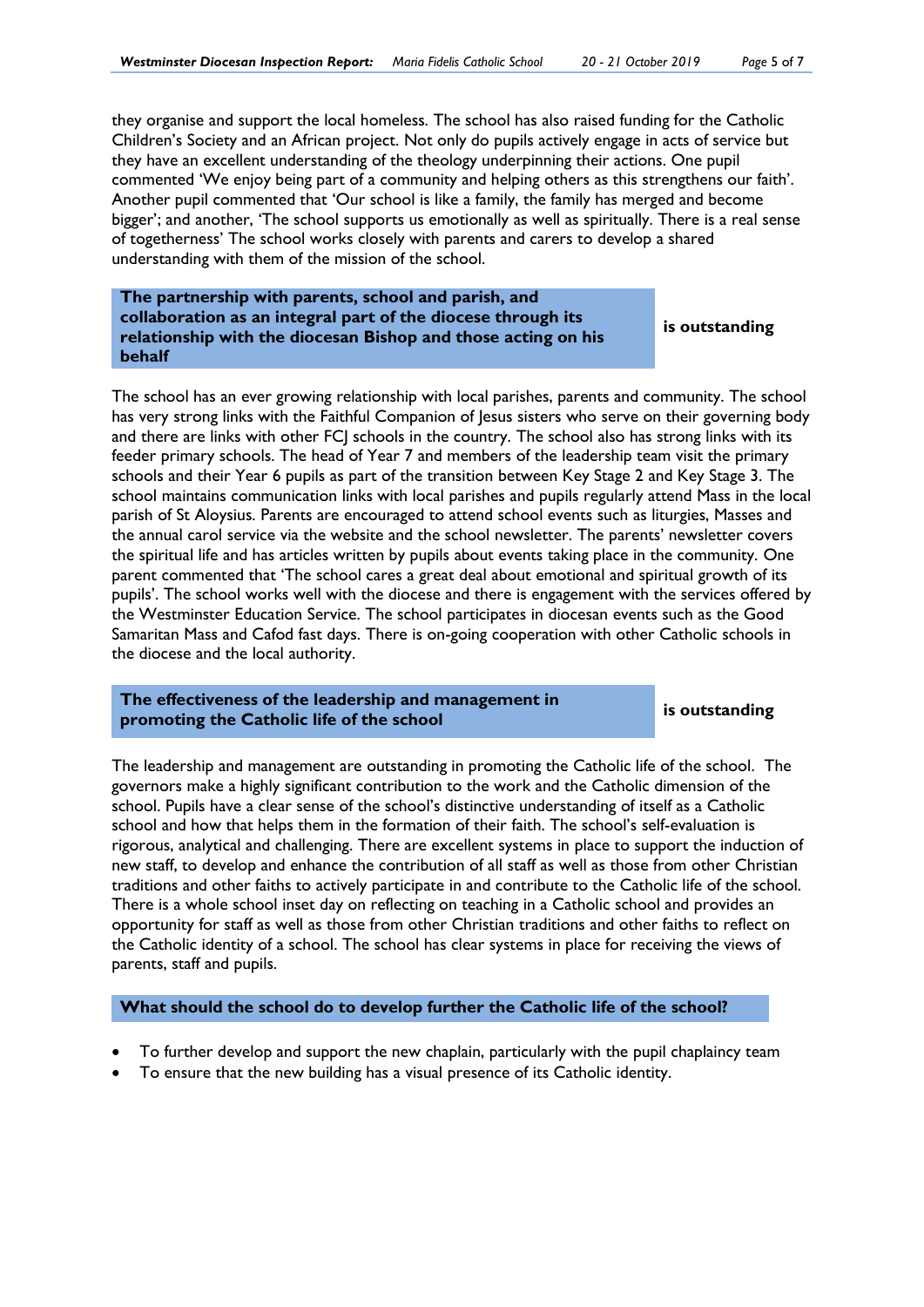# **Information about this school**

- The school is a 5 form entry Catholic voluntary aided school in the locality of Somers Town
- The school serves St Aloysius, Somers Town and a further 40 parishes.
- The proportion of pupils who are baptised Catholic is 39*%.*
- The proportion of pupils who are from other Christian denominations is 23*%* and from other faiths is 25*%*. The remaining pupils are from families who have not declared a faith.
- The percentage of Catholic teachers in the school is 24*%*.
- The number of teachers with a Catholic qualification is 3.
- There are 8.9% of pupils in the school with special educational needs or disabilities of whom 27 have statements of Special Educational Needs and Disabilities (SEND)/ Education Health and Care Plans (EHCP).
- The proportion of pupils from minority ethnic groups is well above average.
- The number of pupils speaking English as an Additional Language is well above average.
- There is a well above average rate of families claiming free school meals.
- 370 pupils receive the Pupil Premium (48.7%).

| <b>Department for Education Number</b>  | 202 4652                         |
|-----------------------------------------|----------------------------------|
| <b>Unique Reference Number</b>          | 100055                           |
| <b>Local Authority</b>                  | Camden                           |
|                                         |                                  |
| <b>Type of school</b>                   | Secondary                        |
| <b>School category</b>                  | <b>Voluntary Aided</b>           |
| Age range of pupils                     | $11-18$                          |
| <b>Gender of pupils</b>                 | Mixed                            |
| <b>Number of pupils on roll</b>         | 760                              |
| The appropriate authority               | The governing body               |
| Chair                                   | Mr Modesto Tondelli              |
| <b>Headteacher</b>                      | Mrs Helen Gill                   |
| <b>Telephone number</b>                 | 020 3960 8000                    |
| <b>Website</b>                          | www.mariafidelis.camden.sch.uk   |
| <b>Email address</b>                    | admin@mariafidelis.camden.sch.uk |
| Date of previous inspection             | 12-13 March 2015                 |
| <b>Grades from previous inspection:</b> |                                  |
| <b>Classroom religious education</b>    | Outstanding                      |
| The Catholic life of the school         | Outstanding                      |